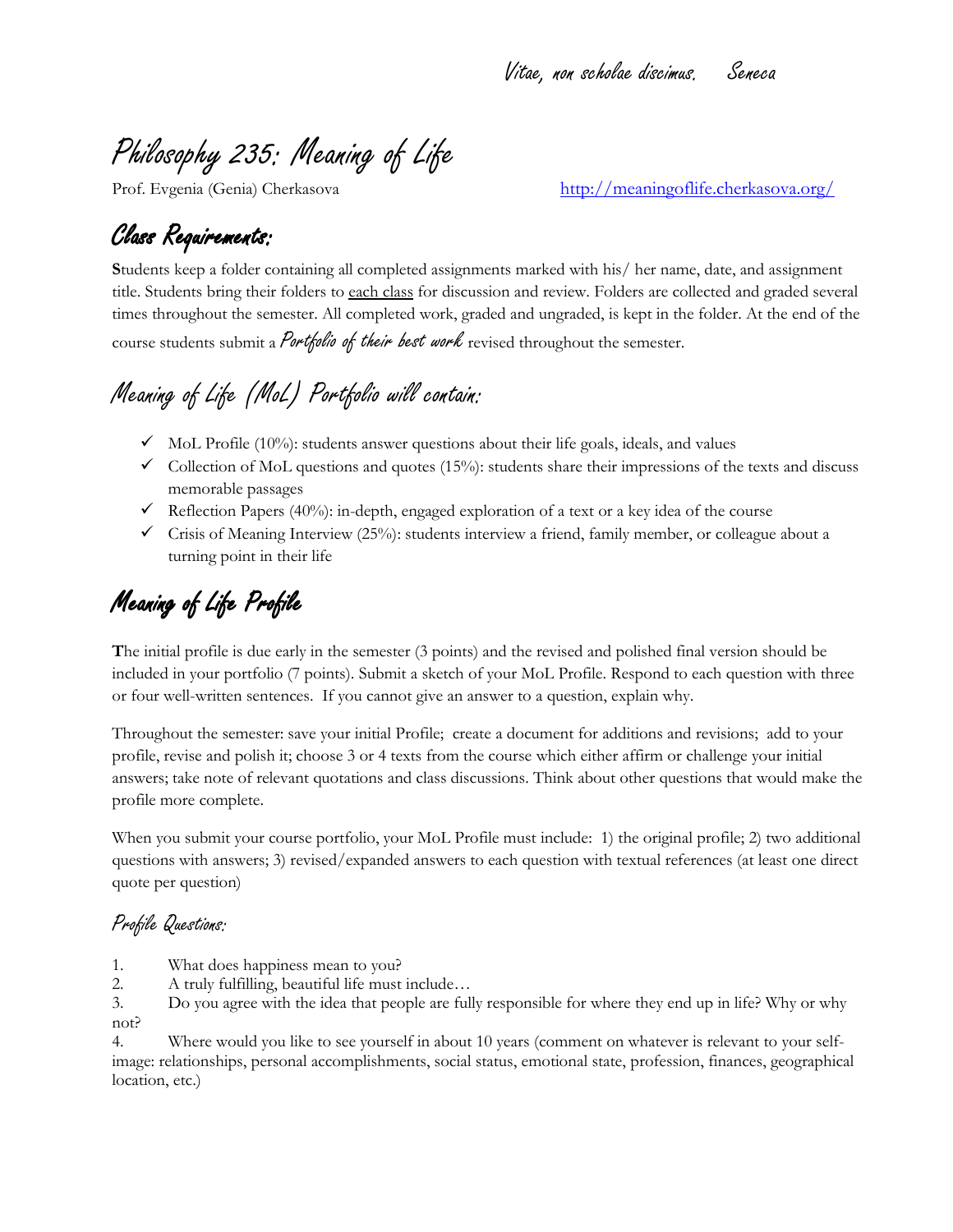### Collection of Questions and Quotes

**C**reate a document for quotes and questions and keep adding to it throughout the semester. Bring your collection of quotes to each class. For each text we study, enter at least two quotations (with full reference) and two questions. An entry must include: Author and/or Title of the Book; two direct quotations followed by chapter or page number; two questions which either refer directly to a quote or to the text as a whole.

A sample entry:

Ecclesiastes.

1. "Then I looked on all the works that my hands had wrought, and on the labour that I had labored to do: and behold, all is vanity and vexation of spirit, and there was no profit under the sun." (Eccl., 2. 11); "As he came forth of his mother's womb, naked shall he return to go as he came, and shall take nothing of his labour, which he may carry away in his hand." (Eccl., 5.15)

What is the point of all human effort and labor if we are going to die?

2. "I returned, and saw under the sun, that the race is not to the swift, nor the battle to the strong, neither yet bread to the wise, nor yet riches to man of understanding, nor yet favour to man of skill; but time and chance happens to them all." (Eccl., 9.11)

Will virtue, good works, and skill be duly rewarded?

3. "For man also knows not his time: as the fishes that are taken in an evil net, and as the birds that are caught in the snare; so are the sons of men snared in an evil time, when it falls suddenly upon them." (Eccl., 9.12)

Is man the master of his destiny?

## Reflection papers

**R**eflection essay is a thoughtful, engaged, well-written exploration of a text or a key idea of the course. It may be written in any style as long as it demonstrates mastery of the material and reflects the depth and complexity of the discussed texts. Each reflection essay should include at least one direct quotation. Comparisons between texts, references to contemporary issues, and personal observations are encouraged. Illustrations and links to outside sources are also welcome. The best reflections will be revised and published on the website. Essay length: 250 words minimum, no max. An example of a successful reflection essay can be found here: <http://meaningoflife.cherkasova.org/striving-or-letting-go/>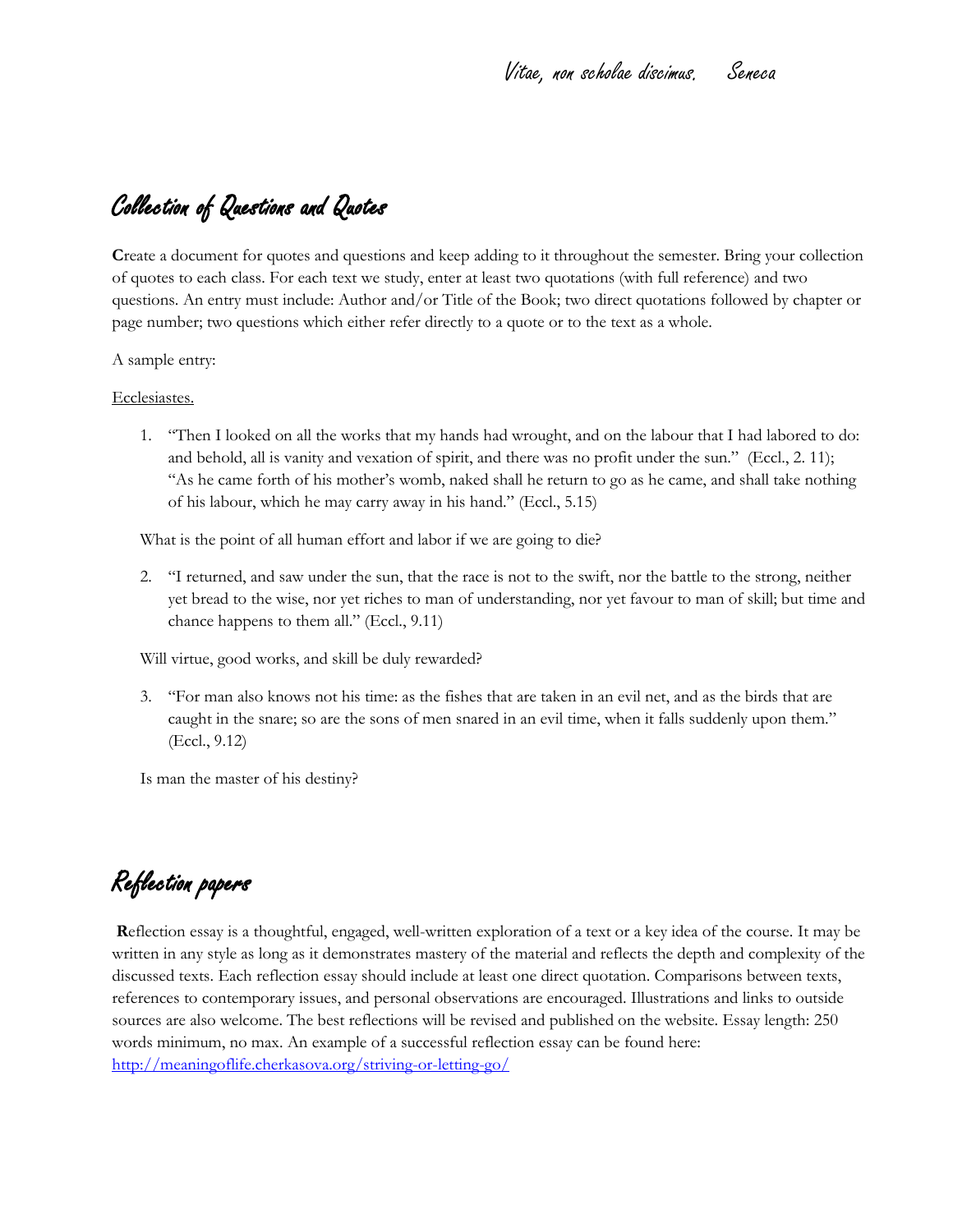## Crisis of Meaning Interview

**T**his assignment carries significant weight in your final grade. Please plan ahead and give yourself sufficient time to schedule, conduct, transcribe, and edit the interview.

## Interview Prompt

 $\overline{\phantom{a}}$ 

In order to conduct a successful CM interview you must first think about what it means to have a crisis of meaning. In this course, we define crisis of meaning as

 a crucial stage or turning point in someone's life characterized by a loss of purpose, feeling of pointlessness, rejection of values once taken for granted, or shattering of a familiar self-image. A crisis of meaning may be triggered by a traumatic event (e.g. injury), by a happy event (e.g. landing your dream job), or by a seemingly insignificant, mundane situation (e.g. a random conversation on a subway or a friend's passing comment). CM may or may not bring about changes in one's lifestyle, yet in all cases it involves a period of intense introspection and searching.

Interview someone (or have someone interview you<sup>1</sup>) about CM *with particular emphasis* on 1) what the "crisis event" was 2) how this person confronted meaninglessness/doubt/strife 3) how this person *lived through/ recovered from* this event 4) what sorts of *re-evaluation* marks a difference in the person before and after the event?

Turn these 4 points into interview questions tailored to the person's particular situation. Over the course of the interview, add at least 3 more questions directly related to the person's story.

Important: this assignment is about stories of recovery from crisis; there should be a crisis-event but also a

*narrative of recovery* –reconciliation, personal growth, deepened self-awareness, some indication of overcoming the crisis. In short, your interview should not be about spiraling deeper and deeper into meaninglessness, it should feature a person "on the way up and out."

Ethical Considerations: Choosing the right person to interview and the proper topic is the key. Please use

your discretion when choosing a topic and approaching your potential interviewee with the chosen topic. Just because someone "has been through a lot" and seems to be doing fine does not mean that they are willing to share their story. Make sure the person you interview is comfortable talking about a particular event in his/ her life. You should be very clear about the purpose of the interview and let the interviewee know that if he/she wants to delete any part or edit later he/she will have that option.

Please let me know if you would like to be partnered up with someone in MoL class for this assignment. If you have a good candidate for an interview outside of class, talk to that person first. If no one comes to mind and/or you would like to tell your own story, working with a classmate could be an excellent option.

<sup>1</sup> This option is justified only if you want to share your own CM story. In this case, you will still be responsible for all the questions, recording, transcribing and editing of the interview, as well as writing the intro and concluding paragraphs.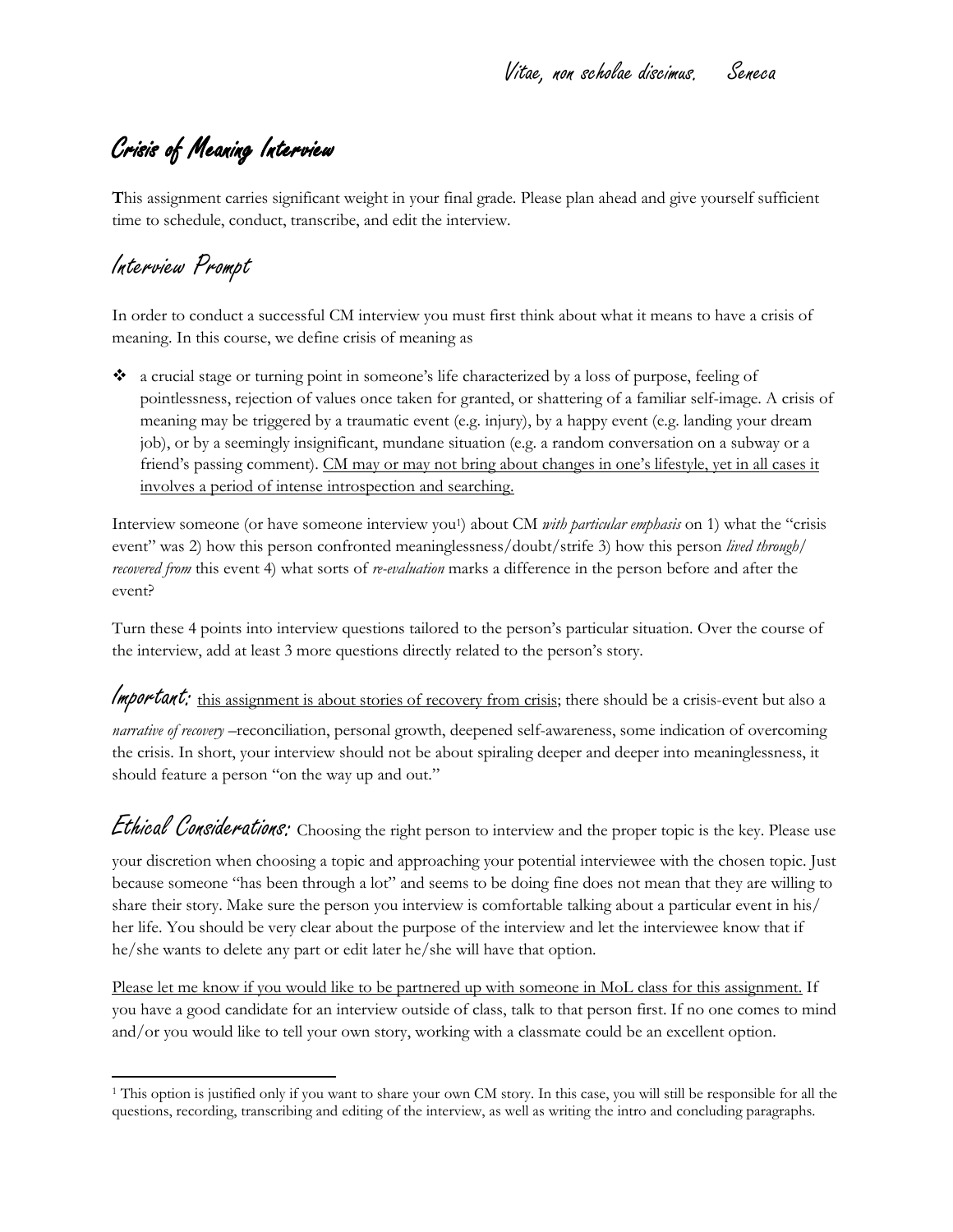Examples of events that may trigger a crisis of meaning

Changing a major Moving to a new place Losing a house/foreclosure/being homeless Getting into a car accident Being arrested Confronting a sexual identity issue Experiencing a divorce/breakup Putting down/the loss of a pet Major accomplishment/ pressure of success Relationship pressures/ conflicts Bad drug experience Betrayal of a friend/ lover Chronic illness/ disability Mental health issue

## Etiquette & Tips

As part of this assignment you may be called upon to handle a potentially difficult, revealing story. You need to be able to listen carefully, respond to non-verbal cues, be mindful of signs of discomfort, and remain attentive and respectful at all times. Here are some useful tips adapted from <http://www.legacyproject.org/guides/lifeinttips.html>

- During an interview, ask questions slowly, giving the person time to answer.
- You can use some "closed" questions (which prompt a respondent to give only a "yes" or "no" answer), but most should be "open" questions like: Tell me about...; Describe...; What was it like when...?; In what ways...?; Why...?; and How...?
- Start with easy, friendly questions and work your way up to more difficult or sensitive questions.
- Listen carefully to what the person says; don't interrupt or correct.
- As you listen to answers, other questions will come to mind. Asking follow-up questions will enhance your conversation.
- If someone is talking about an unhappy or painful experience, show them empathetic understanding and compassion. If the person doesn't want to talk about something, go to the next question.
- Expect moments of silence or emotion. A person's life is important and a meaningful conversation is bound to have emotional gravity.
- Do not forget to thank the person you've interviewed. Let them know you value their time and their willingness to share their story. You may send them a thank you note and even a copy of the interview (for corrections and additions).